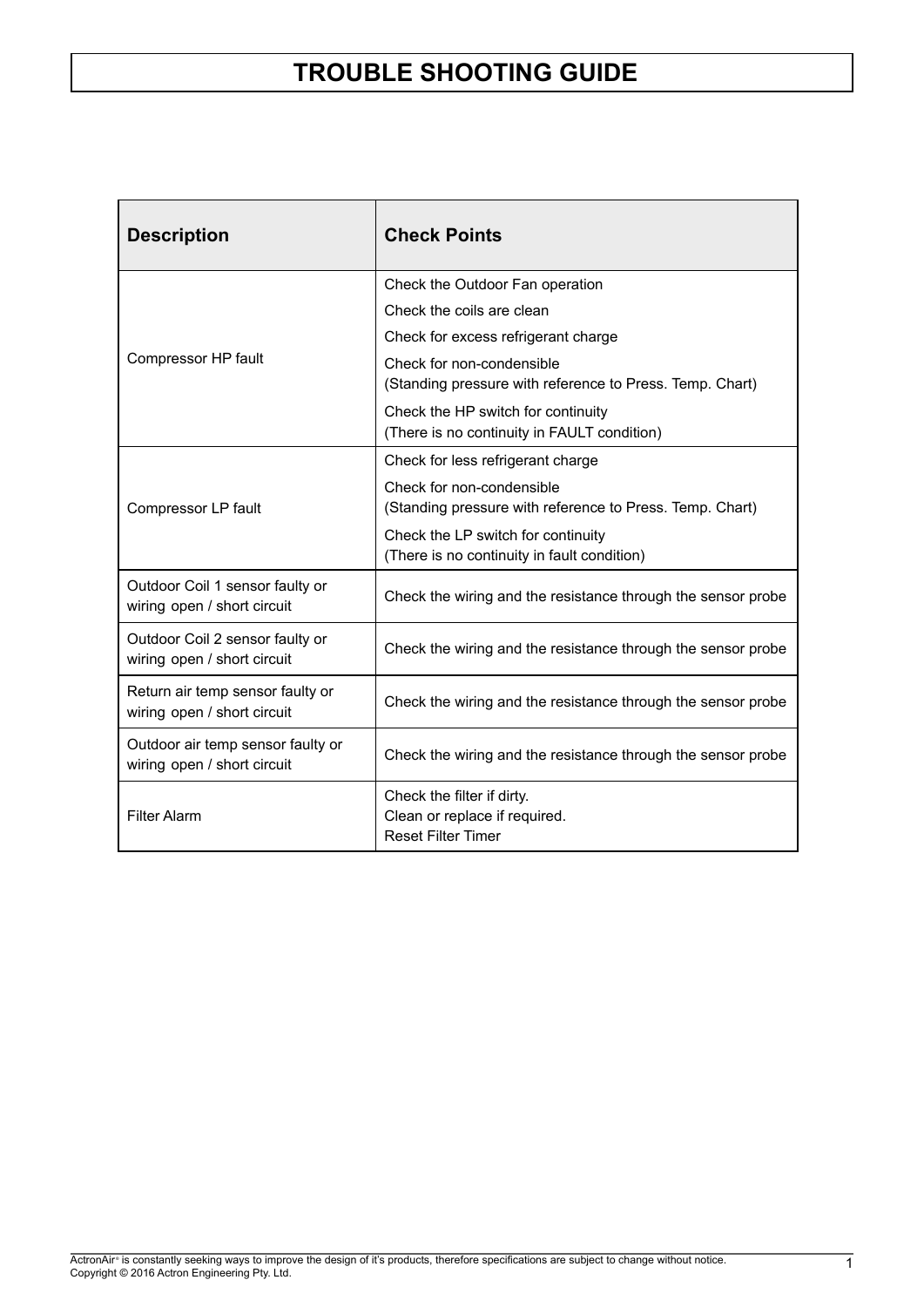| <b>FAULT</b>                                                          | <b>POSSIBLE CAUSES</b>                                                                                                                                  | <b>REMEDIES</b>                                                                                                                                                                                            |  |  |  |
|-----------------------------------------------------------------------|---------------------------------------------------------------------------------------------------------------------------------------------------------|------------------------------------------------------------------------------------------------------------------------------------------------------------------------------------------------------------|--|--|--|
| The system does not start.                                            | In built turn ON safety timers have<br>been activated.                                                                                                  | Ensure that 5 minutes has passed<br>from turn ON time.                                                                                                                                                     |  |  |  |
|                                                                       | A breaker has turned OFF or a fuse<br>has blown.                                                                                                        | Check breakers and fuses.                                                                                                                                                                                  |  |  |  |
|                                                                       | The setpoint setting is incorrect.                                                                                                                      | Check the Control Interface settings<br>are correct. Check the "setpoint" is<br>set low enough for cooling or high<br>enough for heating.                                                                  |  |  |  |
|                                                                       | The Control Interface programmable<br>settings are incorrect.                                                                                           | Check the Control Interface<br>programmable settings. See<br>operating instructions section.                                                                                                               |  |  |  |
| Compressor does not start (but the<br>Outdoor and Indoor Fans start). | Compressor maybe off due to<br>compressor overheat safety feature.<br>The internal overload is triggered<br>if compressor temperature gets to<br>120°C. | Compressor will restart when<br>temperature internal over temperature<br>thermistor gets down to 100°C                                                                                                     |  |  |  |
| Air does not flow<br>(Indoor Unit)                                    | During heating operation, the hot start<br>function may have been activated.                                                                            | The Indoor Fan is delayed for 45<br>seconds. This is to prevent cold<br>drafts. Wait for 45 seconds and the air<br>will start flowing.                                                                     |  |  |  |
|                                                                       |                                                                                                                                                         | Check Auto Fan Operation.                                                                                                                                                                                  |  |  |  |
| Cooling / Heating is not sufficient.                                  | The cooling/heating function may not<br>work effectively when the return air<br>filter is clogged with dust and dirt.                                   | Clean the return air filter.                                                                                                                                                                               |  |  |  |
|                                                                       | The cooling/heating function may not<br>work effectively if the air inlet and<br>air outlet on the Outdoor Unit are<br>blocked.                         | Make sure the air inlet and air outlet<br>on the Outdoor Unit is not blocked.<br>Check that the area around the<br>Outdoor Unit is free from obstructions<br>that may cause the airflow to<br>recirculate. |  |  |  |
|                                                                       | The airflow across the indoor coil may<br>not be enough.                                                                                                | Reduce the total static pressure on<br>the Indoor Fan to increase airflow. For<br>example increase duct sizes, reduce<br>tight duct work bends or increase<br>return air grille size.                      |  |  |  |
|                                                                       | The cool/heat load is too great for the<br>air conditioner.                                                                                             | Perform a heat load analysis on the<br>conditioned space. You may need to<br>consider upgrading the air conditioner<br>to a larger system.                                                                 |  |  |  |
|                                                                       | Open windows or doors will cause<br>inefficient operation.                                                                                              | Close windows and doors in<br>conditioned areas.                                                                                                                                                           |  |  |  |
|                                                                       | The outside temperature is beyond<br>the air conditioner design conditions.                                                                             | If you know a extreme day is com-<br>ing, turn the air conditioner ON a few<br>hours before ambient temperatures<br>reach extreme. This should help on<br>those few extreme days.                          |  |  |  |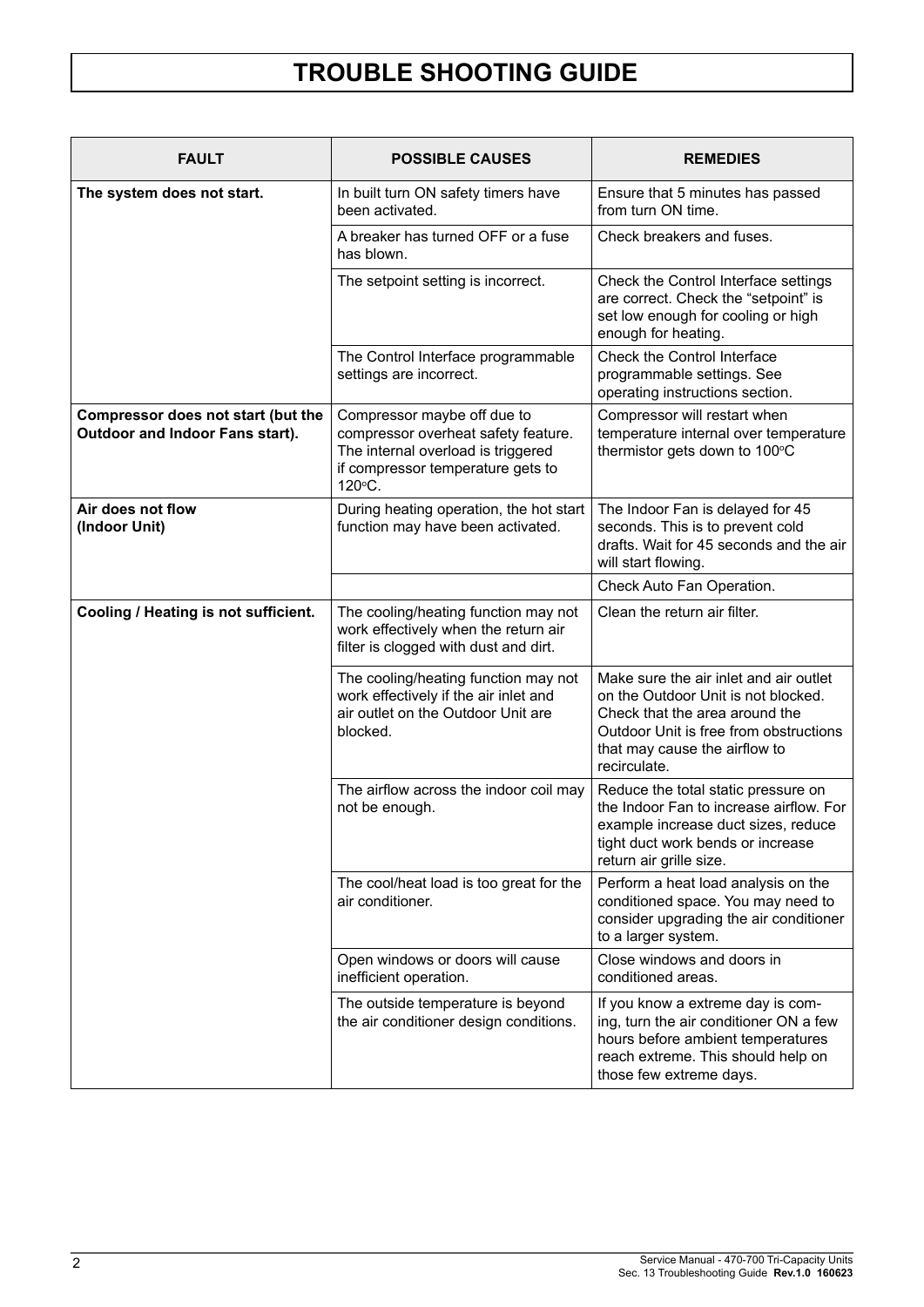| <b>FAULT</b>                                                    | <b>POSSIBLE CAUSES</b>                                                                                                                   | <b>REMEDIES</b>                                                                                                                                                                                                                                                                                                                                                                     |  |  |  |
|-----------------------------------------------------------------|------------------------------------------------------------------------------------------------------------------------------------------|-------------------------------------------------------------------------------------------------------------------------------------------------------------------------------------------------------------------------------------------------------------------------------------------------------------------------------------------------------------------------------------|--|--|--|
| <b>Steam emitted from Outdoor Unit</b>                          | This is caused by the defrosting<br>operation of the Outdoor Units heat<br>exchanger in heating operation in<br>cold ambient conditions. | This is normal during the defrost<br>situation in cold ambient conditions.                                                                                                                                                                                                                                                                                                          |  |  |  |
| <b>Water emitted from Outdoor Unit.</b>                         | Condensation of water on the outdoor<br>coil during heating operation.                                                                   | This is normal during heating<br>operation.                                                                                                                                                                                                                                                                                                                                         |  |  |  |
| Occasional wishing noise can be<br>heard from the Outdoor Unit. | This is the sound of the gas changing<br>directions as de-ice cycle begins.                                                              | This is normal functions of an air<br>conditioner. The unit is removing any<br>ice on the Outdoor Unit.                                                                                                                                                                                                                                                                             |  |  |  |
| The compressor is running but the<br>system is not cooling      | The reversing valve has jammed<br>between heating and cooling.                                                                           | Replace reversing valve.                                                                                                                                                                                                                                                                                                                                                            |  |  |  |
|                                                                 | The system is in heating mode.                                                                                                           | Check the temperature setting.                                                                                                                                                                                                                                                                                                                                                      |  |  |  |
| The outdoor coil keeps freezing<br>over.                        | Outdoor coil sensor might be faulty.<br>See temperature/resistance table<br>under operation details section.                             | Replace faulty sensor.                                                                                                                                                                                                                                                                                                                                                              |  |  |  |
| One condenser fan is not working<br>on Stage 2.                 | The fan is faulty. Test the fan motor<br>for correct voltage, check the motor<br>winding resistance, open circuit,<br>check capacitor.   | Replace faulty fan. If the fan motor<br>needs to be replaced and there isn't<br>one available immediately, then just<br>disconnect the fan electrically and<br>cover the faulty motors fan guard.<br>This way the unit can still operate at<br>reduced capacity using 1 fan until you<br>get a replacement fan motor. This<br>is only applicable to circuit#2 (large<br>compressor) |  |  |  |
| The indoor outlet air has an odour.                             | This happens when smell of the<br>room, furniture or cigarettes are<br>absorbed into the unit and discharged<br>with the airflow.        | If this happened, it is recommended<br>to run the air conditioner on cooling<br>for a period of time with the doors and<br>windows open or have the indoor unit<br>washed by a technician. Consult the<br>installer of the unit.                                                                                                                                                    |  |  |  |
|                                                                 | Check that P-Trap is installed in the<br>condensate drain line.                                                                          | Re-pipe condensate drain with a<br>P-trap and run drain into household<br>waste water drainage line.                                                                                                                                                                                                                                                                                |  |  |  |
| Unit is OFF by DIN                                              | System is OFF via Remote On / OFF                                                                                                        | Disable Remote ON / OFF by<br>following the instructions in<br>Installation & Commissioning Guide.                                                                                                                                                                                                                                                                                  |  |  |  |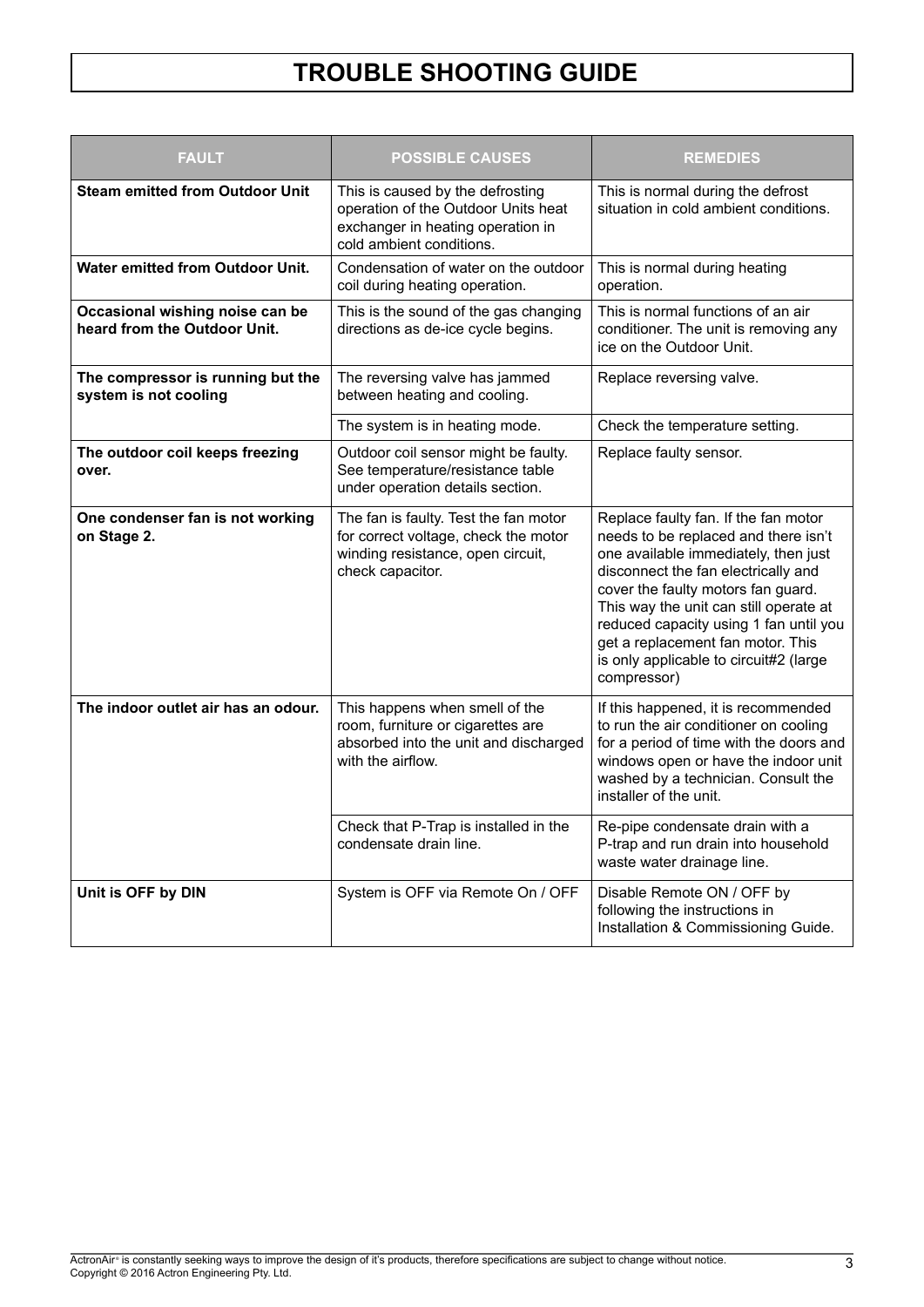#### **E1 ERROR - Return Air Sensor Open / Short Circuit**



See page 11 for temperature and resistance chart.

#### **E2 ERROR - Indoor Coil Sensor Open / Short Circuit**



See page 11 for temperature and resistance chart.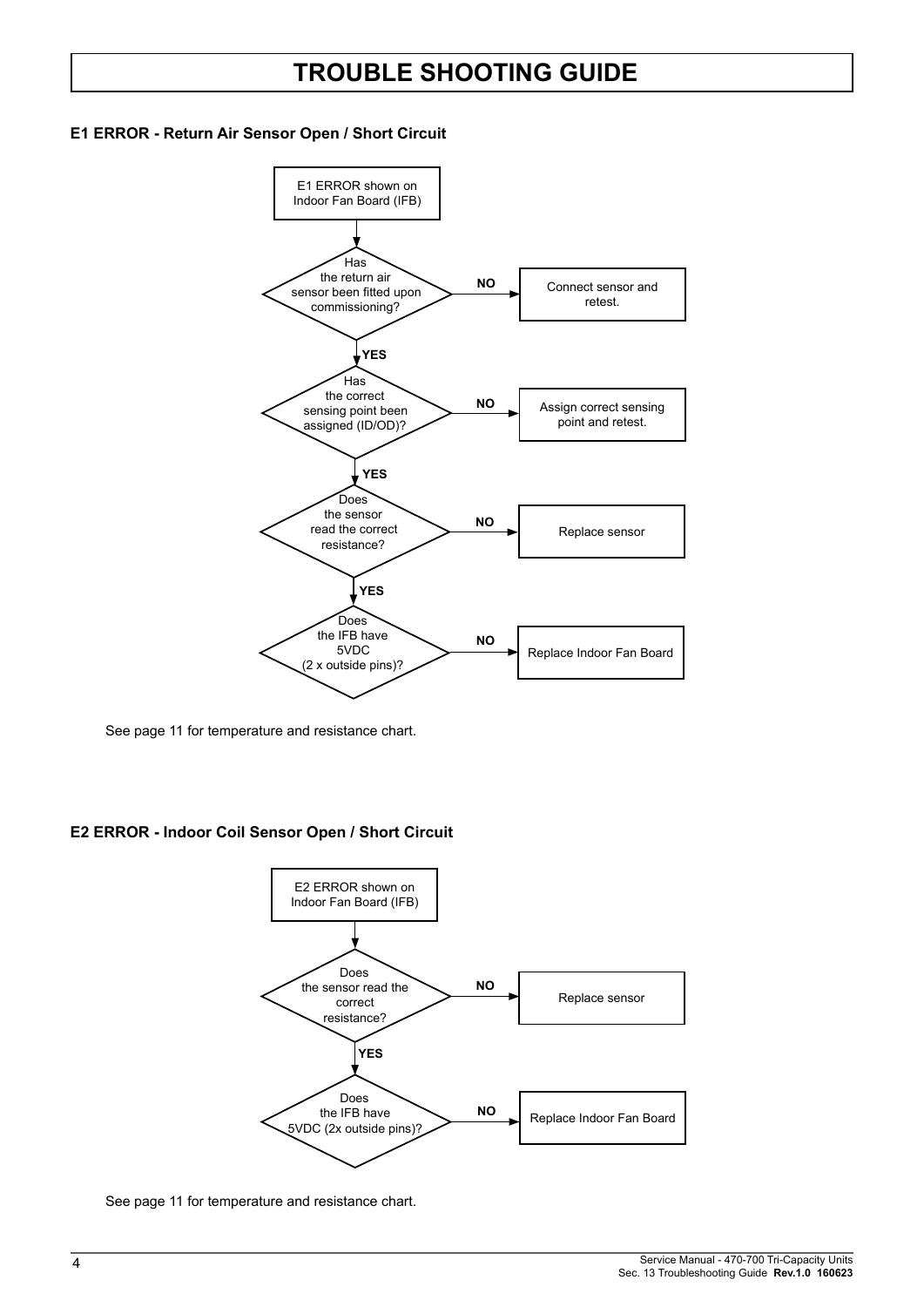#### **E3 ERROR - Indoor Fan Over/under Current Error**

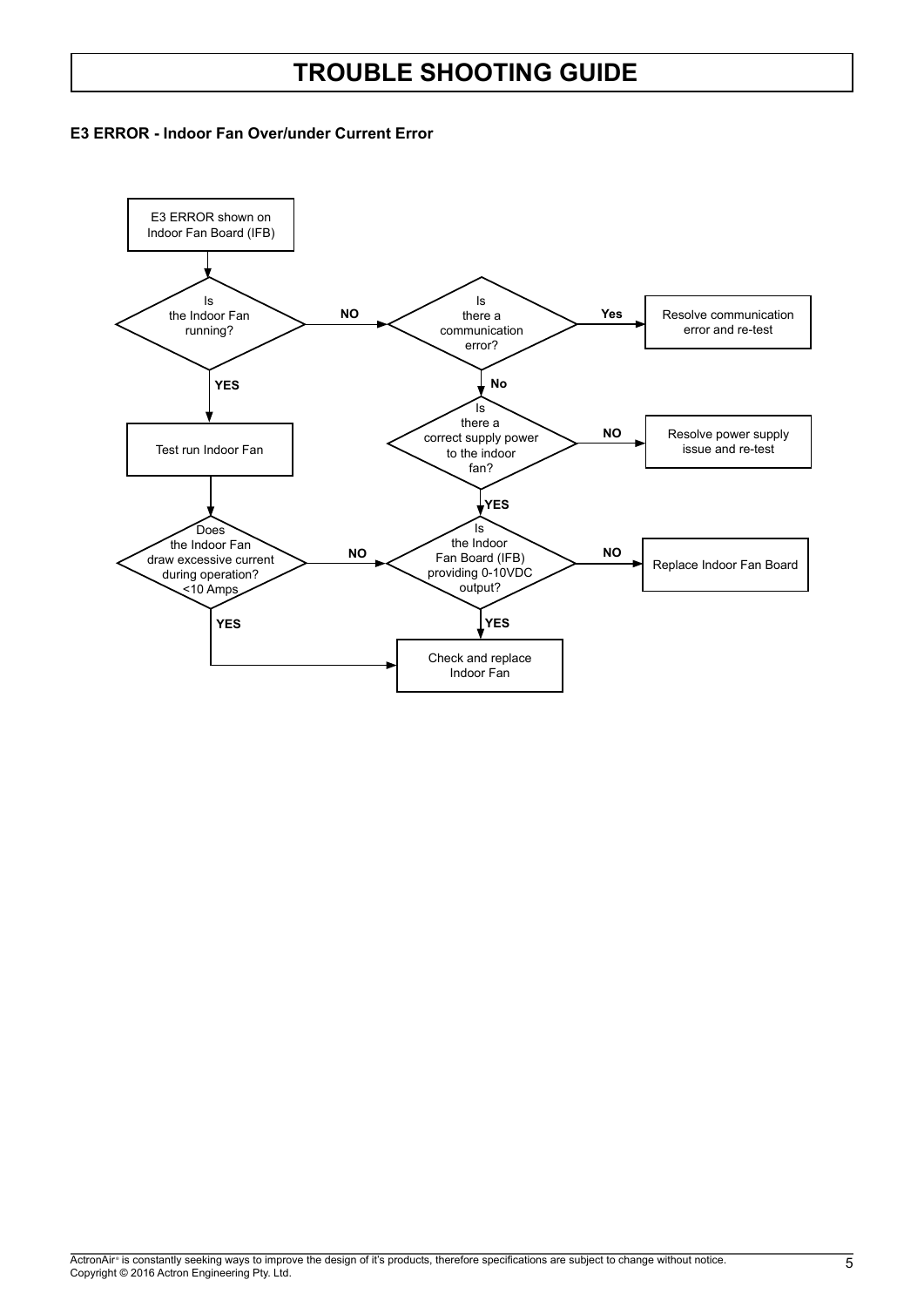#### **E5 ERROR - Communication Fault (Occurs when the Indoor Fan Board has not received communication with CM100 for >30 seconds)**

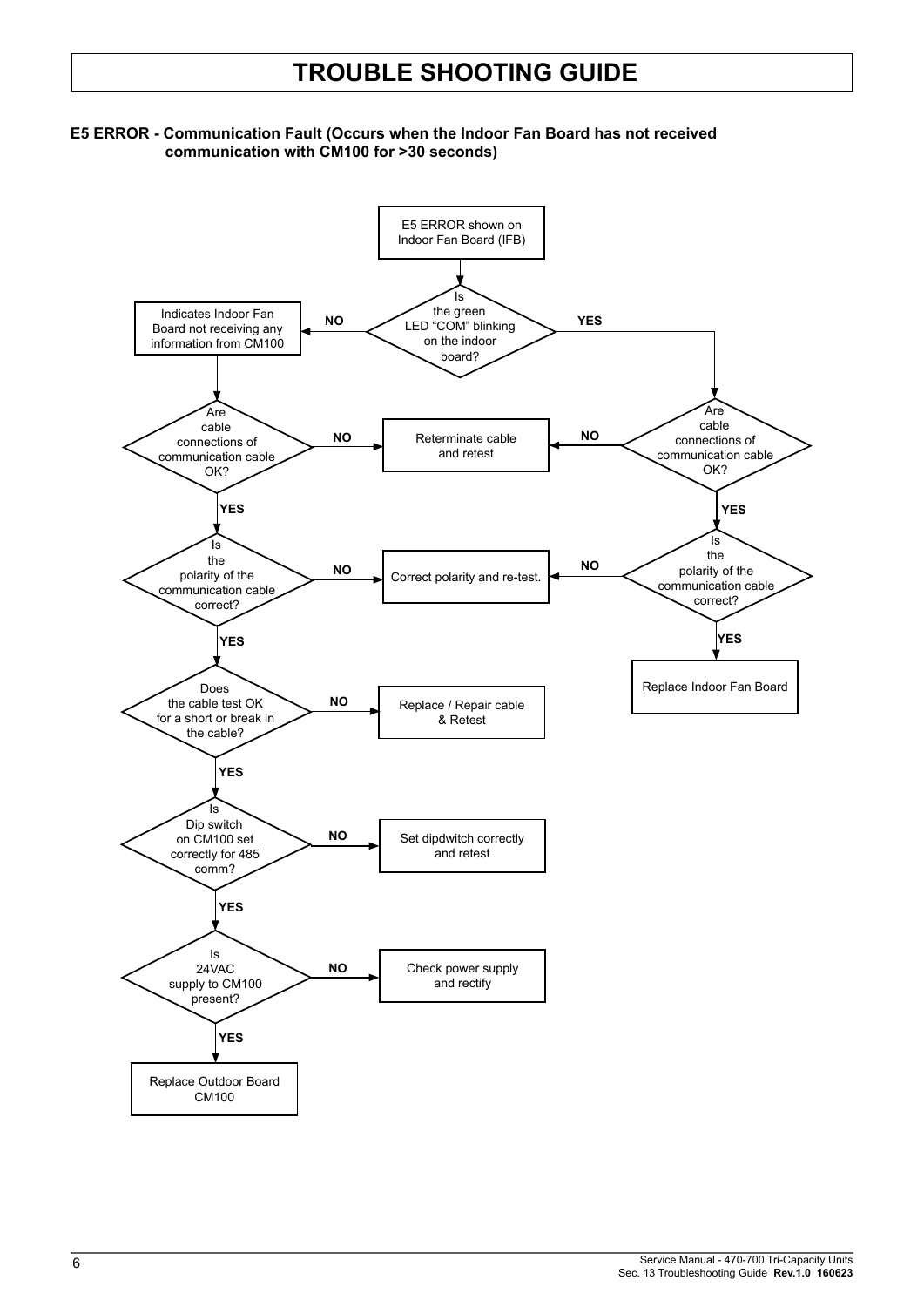#### **E6 ERROR - Indoor Fan Fault**

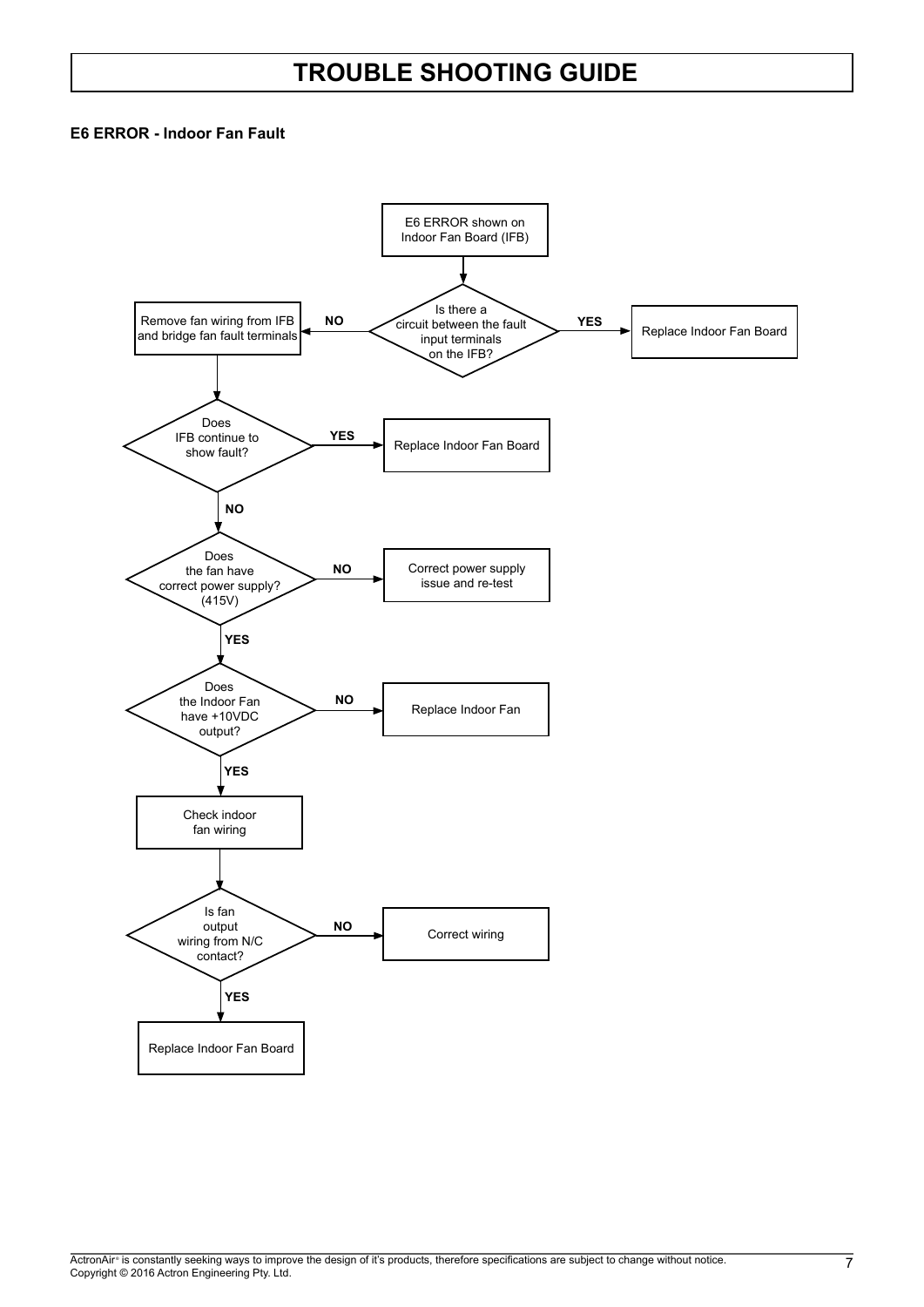#### **E7 ERROR - Indoor Fan Fault: 0-10V No Input**

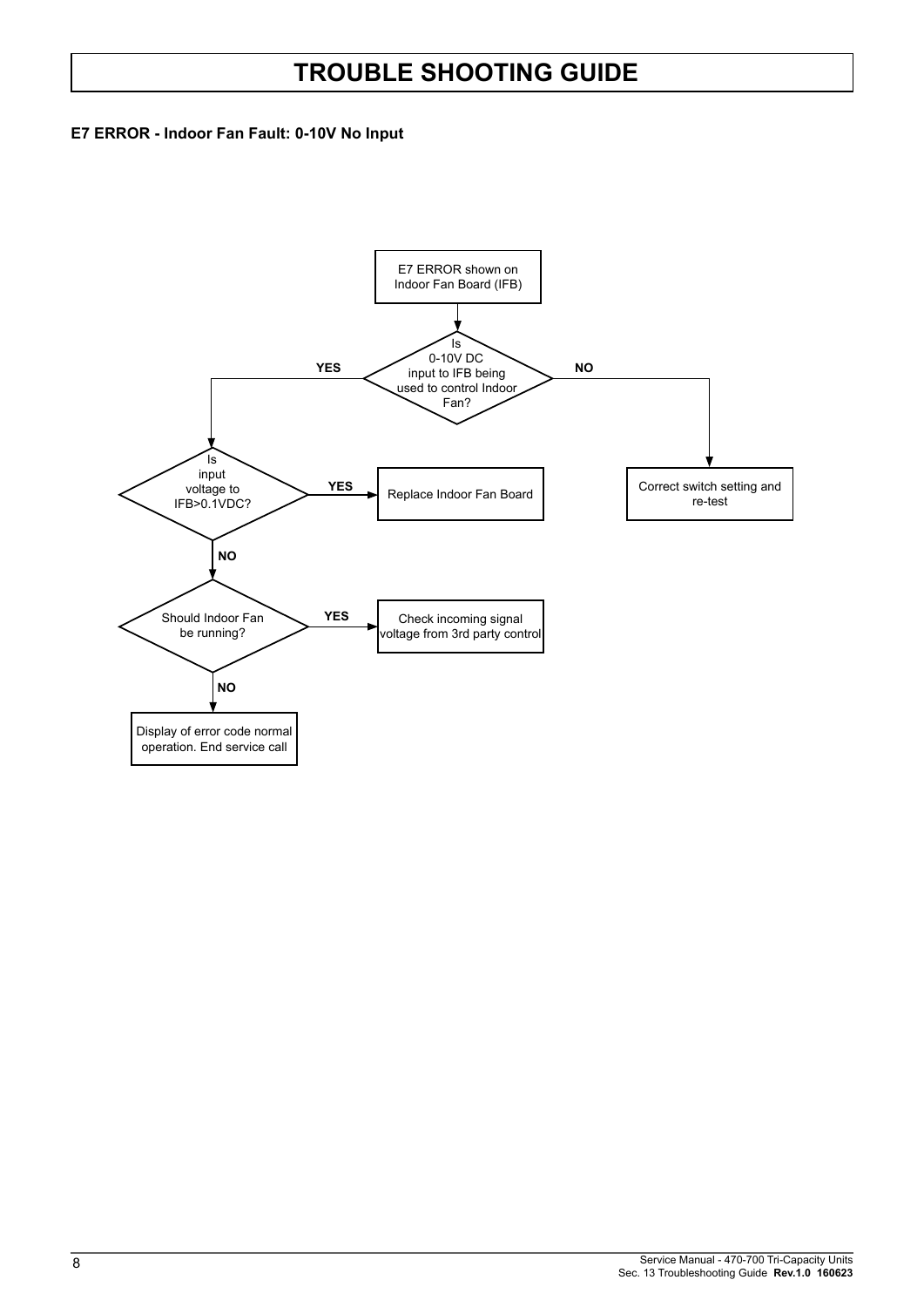

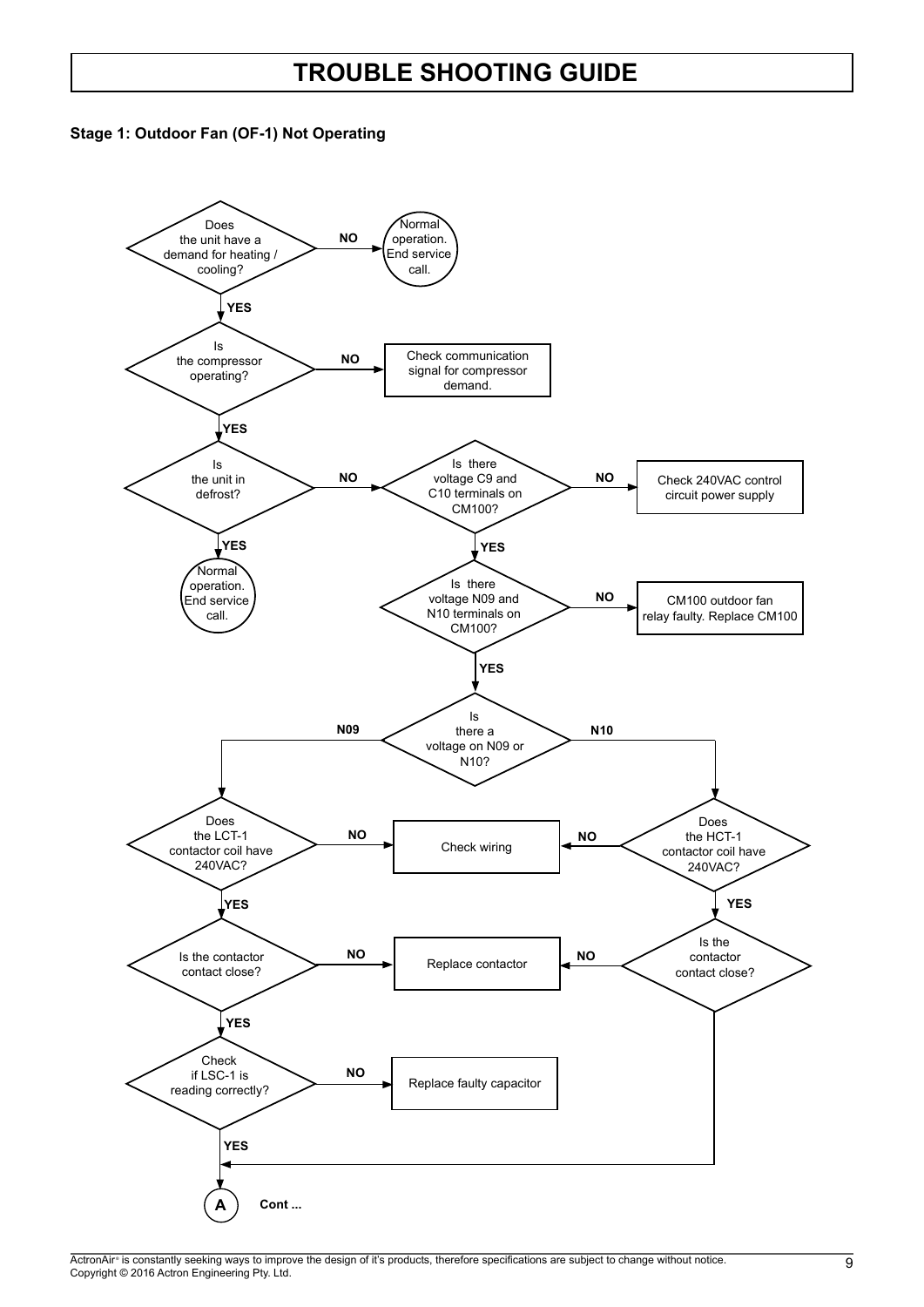

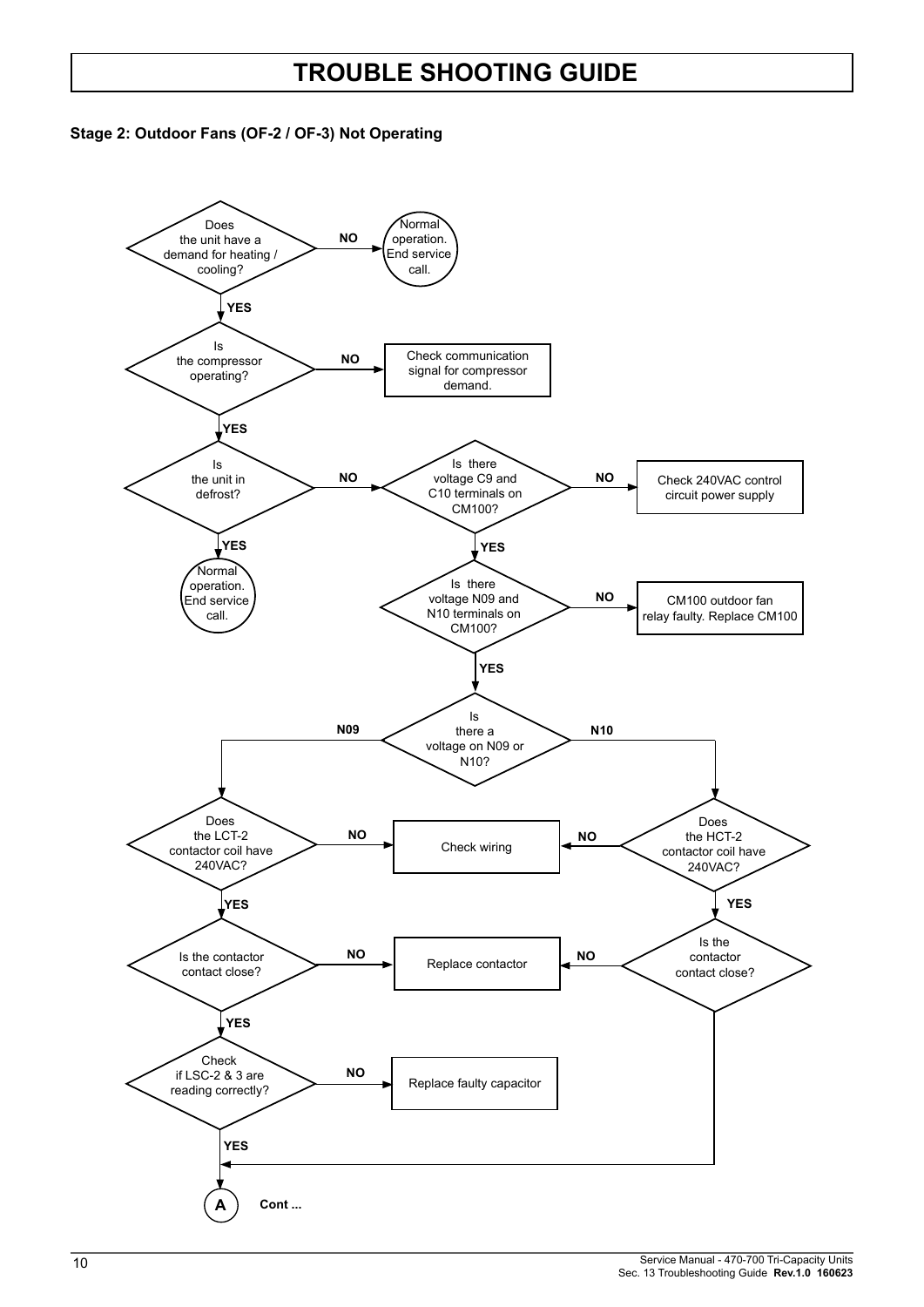#### **Condenser Fan(s) Not Operating**

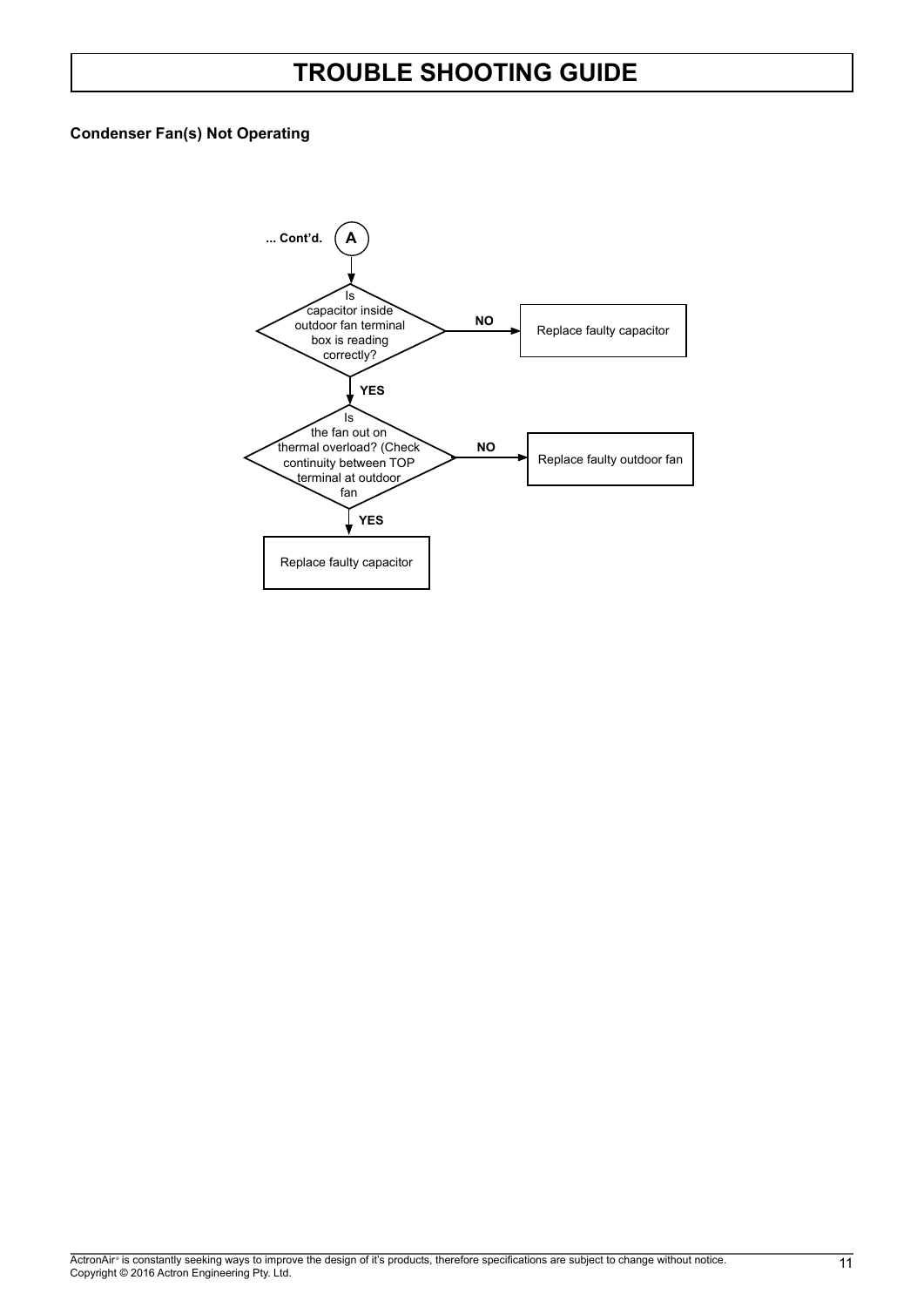#### **Temperature /Resistance Chart (Returan AIr Sensor and Indoor Coil Sensor)**

| °C    | <b>Ohms</b> | °C             | <b>Ohms</b> | °C | Ohms     | $\rm ^{\circ}C$ | Ohms    | $\rm ^{\circ}C$ | Ohms    | °C  | Ohms      |
|-------|-------------|----------------|-------------|----|----------|-----------------|---------|-----------------|---------|-----|-----------|
| -40   | 189726.59   | $-10$          | 42449.68    | 20 | 12089.02 | 49              | 4301.66 | 79              | 1716.12 | 108 | 661.13    |
| -39   | 179667.05   | -9             | 40564.75    | 21 | 11634.12 | 50              | 4162.40 | 80              | 1668.13 | 109 | 626.65    |
| $-38$ | 170198.08   | -8             | 38773.65    | 22 | 11198.65 | 52              | 3899.16 | 81              | 1621.72 | 110 | 592.16    |
| -37   | 161283.66   | -7             | 37071.50    | 23 | 10781.75 | 53              | 3774.84 | 82              | 1576.81 | 111 | 557.68    |
| $-36$ | 152886.97   | -6             | 35452.99    | 24 | 10382.41 | 54              | 3655.03 | 83              | 1533.34 | 112 | 523.20    |
| $-35$ | 144974.38   | -5             | 33914.03    | 25 | 9999.96  | 55              | 3539.62 | 84              | 1491.28 | 113 | 488.71    |
| $-34$ | 137518.11   | $-4$           | 32450.23    | 26 | 9633.52  | 56              | 3428.44 | 85              | 1450.56 | 114 | 454.23    |
| $-33$ | 130488.50   | -3             | 31057.47    | 27 | 9282.40  | 57              | 3321.23 | 86              | 1411.14 | 115 | 419.74    |
| $-32$ | 123857.83   | $-2$           | 29731.80    | 28 | 8945.74  | 58              | 3217.91 | 87              | 1372.97 | 116 | 385.26    |
| $-31$ | 117600.55   | 0              | 27268.26    | 29 | 8623.07  | 59              | 3118.31 | 88              | 1336.00 | 117 | 350.77    |
| $-30$ | 111696.45   | 1              | 26123.79    | 30 | 8313.74  | 60              | 3022.27 | 89              | 1300.20 | 118 | 316.29    |
| $-29$ | 106121.68   | $\overline{2}$ | 25033.50    | 31 | 8016.98  | 61              | 2929.63 | 90              | 1265.52 | 119 | 281.81    |
| $-28$ | 100857.19   | 3              | 23994.42    | 32 | 7732.34  | 62              | 2840.29 | 91              | 1231.92 | 120 | 247.32    |
| -27   | 95883.02    | 4              | 23003.92    | 33 | 7459.19  | 63              | 2754.08 | 92              | 1199.37 | 121 | 212.84    |
| $-26$ | 91182.30    | 5              | 22059.60    | 34 | 7197.07  | 64              | 2670.89 | 93              | 1167.81 | 122 | 178.35    |
| $-25$ | 86738.06    | 6              | 21159.14    | 35 | 6945.51  | 65              | 2590.62 | 94              | 1137.24 | 123 | 143.87    |
| $-24$ | 82536.05    | $\overline{7}$ | 20300.10    | 36 | 6703.94  | 66              | 2513.13 | 95              | 1107.60 | 124 | 109.39    |
| $-23$ | 78561.07    | 8              | 19480.42    | 37 | 6472.05  | 67              | 2438.34 | 96              | 1078.87 | 125 | 74.90     |
| $-22$ | 74799.72    | 9              | 18698.34    | 38 | 6249.28  | 68              | 2366.11 | 97              | 1051.01 | 126 | 40.42     |
| $-20$ | 67868.00    | 10             | 17951.45    | 39 | 6035.32  | 69              | 2296.38 | 98              | 1023.99 | 127 | 5.93      |
| $-19$ | 64675.28    | 11             | 17238.53    | 40 | 5829.71  | 70              | 2229.03 | 99              | 997.80  | 128 | $-28.55$  |
| -18   | 61650.11    | 12             | 16557.54    | 41 | 5632.13  | 71              | 2163.95 | 100             | 937.01  | 129 | $-63.04$  |
| $-17$ | 58783.33    | 13             | 15906.98    | 42 | 5442.21  | 72              | 2101.09 | 101             | 902.52  | 130 | $-97.52$  |
| -16   | 56065.71    | 14             | 15285.47    | 43 | 5259.65  | 73              | 2040.34 | 102             | 868.04  | 131 | $-132.00$ |
| -15   | 53488.80    | 15             | 14691.34    | 44 | 5084.14  | 74              | 1981.64 | 103             | 833.55  | 132 | $-166.49$ |
| $-14$ | 51044.55    | 16             | 14123.45    | 45 | 4915.29  | 75              | 1924.91 | 104             | 799.07  | 133 | $-200.97$ |
| $-13$ | 48725.20    | 17             | 13580.47    | 46 | 4752.91  | 76              | 1870.05 | 105             | 764.59  | 134 | $-235.46$ |
| $-12$ | 46524.16    | 18             | 13061.14    | 47 | 4596.66  | 77              | 1817.01 | 106             | 730.10  |     |           |
| $-11$ | 44434.31    | 19             | 12564.41    | 48 | 4446.37  | 78              | 1765.73 | 107             | 695.62  |     |           |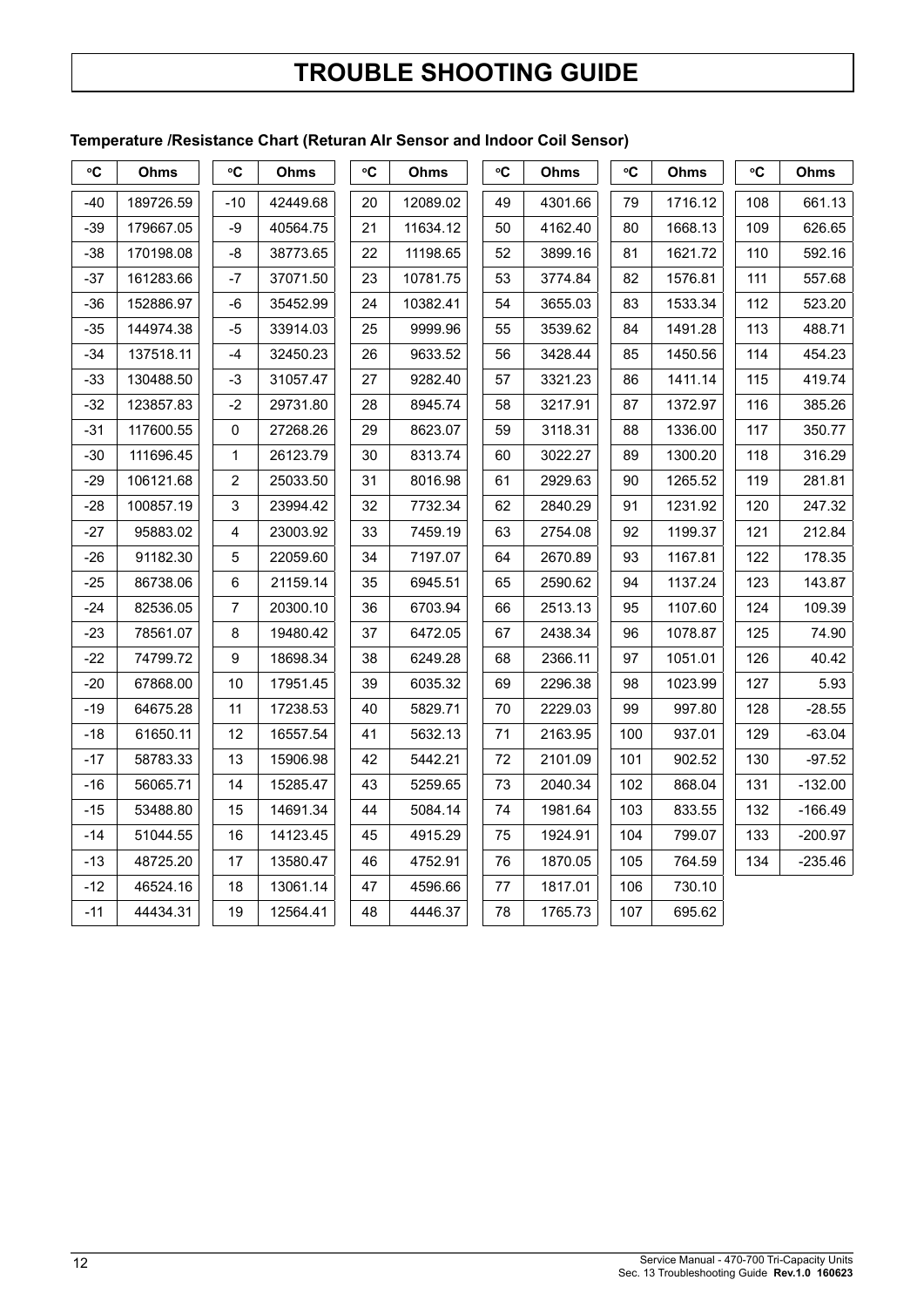

**COMPRESSOR WINDINGS**

|                            |                   |                          |         | RATING OF COMPRESSOR WINDINGS<br>(OHMS) |           |
|----------------------------|-------------------|--------------------------|---------|-----------------------------------------|-----------|
| MODEL                      | <b>COMPRESSOR</b> | COMPRESSOR MODEL         | T1 - T2 | T1 - T3                                 | $T2 - T3$ |
| CAY470T-6Q2<br>PKY470T-6Q2 | Small             | COPELAND - ZP61KCE-TFO   | 2.39    | 2.39                                    | 2.39      |
|                            | Large             | COPFI AND - 7P120KCF-TFD | 1.23    | 1.23                                    | 1.23      |
| CAY540T-6Q2<br>PKY540T-6Q2 | Small             | COPFI AND - 7P72KCF-TFO  | 2.39    | 2.39                                    | 2.39      |
|                            | Large             | COPELAND - ZP137KCE-TFD  | 1.23    | 1.23                                    | 1.23      |
| Small<br>CAY620T-6Q2       |                   | COPELAND - ZP83KCE-TFO   | 1.96    | 1.96                                    | 1.96      |
| PKY620T-6Q2                | Large             | COPELAND - ZP154KCE-TFD  | 1.09    | 1.09                                    | 1.09      |
| CAY700T-6Q2<br>PKY700T-6Q2 | Small             | COPELAND - ZP90KCE-TFD   | 1.59    | 1.59                                    | 1.59      |
|                            | Large             | COPELAND - ZP182KCE-TFD  | 0.86    | 0.83                                    | 0.83      |